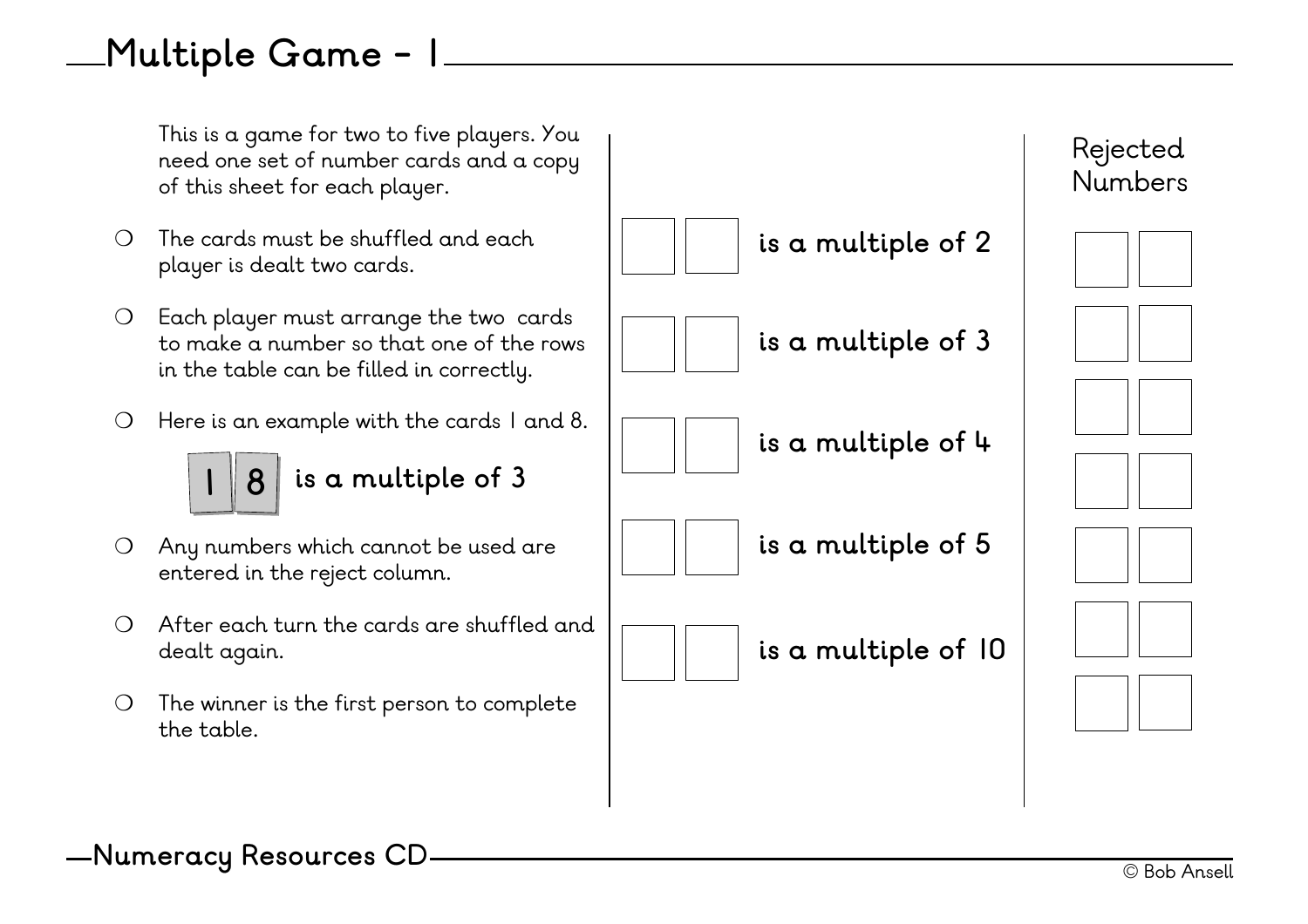# **Multiple Game - 1**

#### **Extra Games**

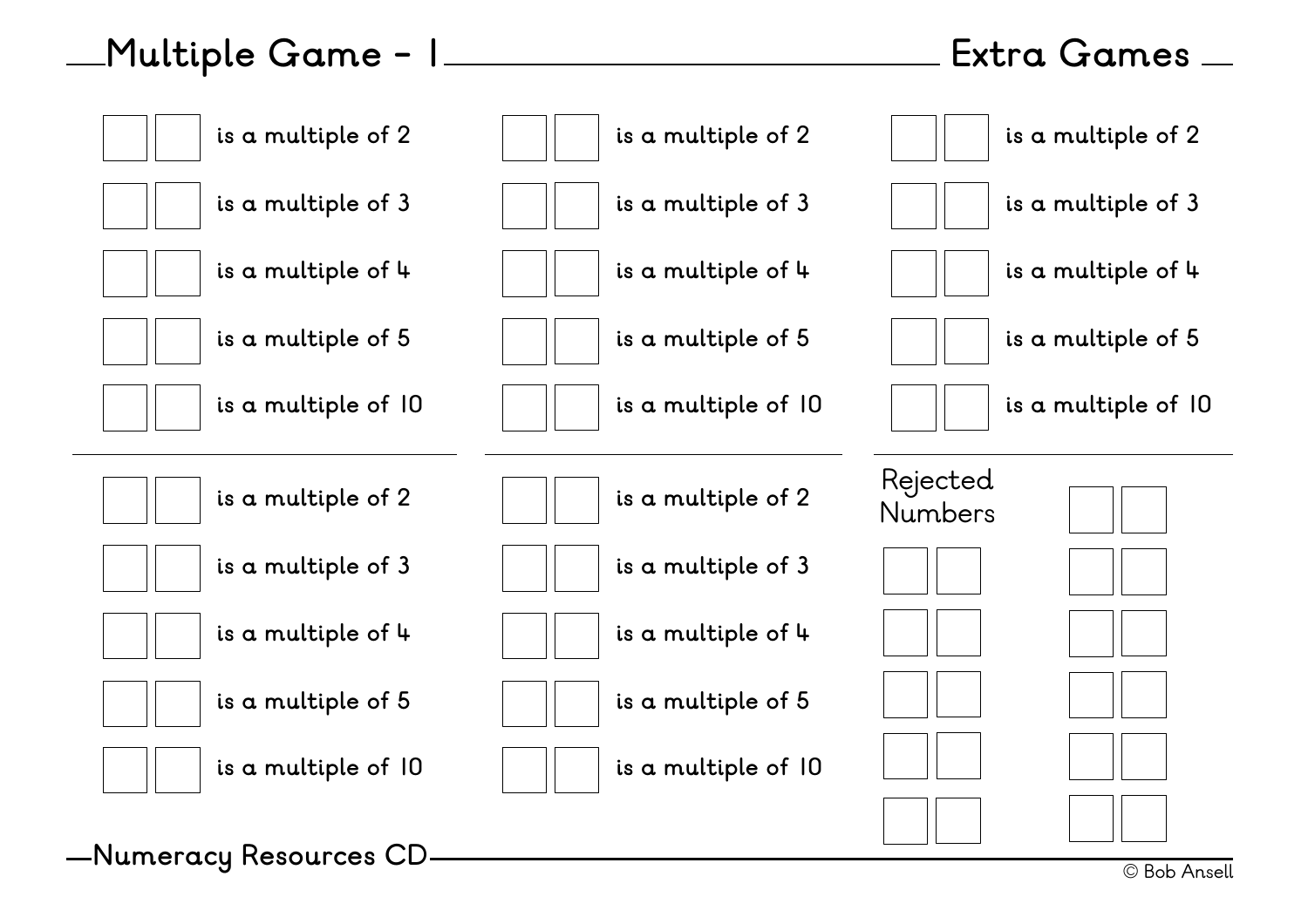# **Multiple Game - 2**

This is a game for two to five players. You need one set of number cards and a copy of this sheet for each player.

- $\Omega$  The cards must be shuffled and each player is dealt two cards.
- ❍ Each player must arrange the two cards to make a number so that one of the rows in the table can be filled in correctly.
- ❍ Here is an example with the cards 1 and 8.



#### **1 8 is a multiple of 6 1 8 is a multiple of 6**

- ❍ Any numbers which cannot be used are entered in the reject column.
- ❍ After each turn the cards are shuffled and dealt again.
- ❍ The winner is the first person to complete the table.





- **is a multiple of 3**
- **is a multiple of 4**
- **is a multiple of 5**
- **is a multiple of 6**
- **is a multiple of 7**
- **is a multiple of 8**
- **is a multiple of 9**
- **is a multiple of 10**

















© Bob Ansell **Numeracy Resources CD**